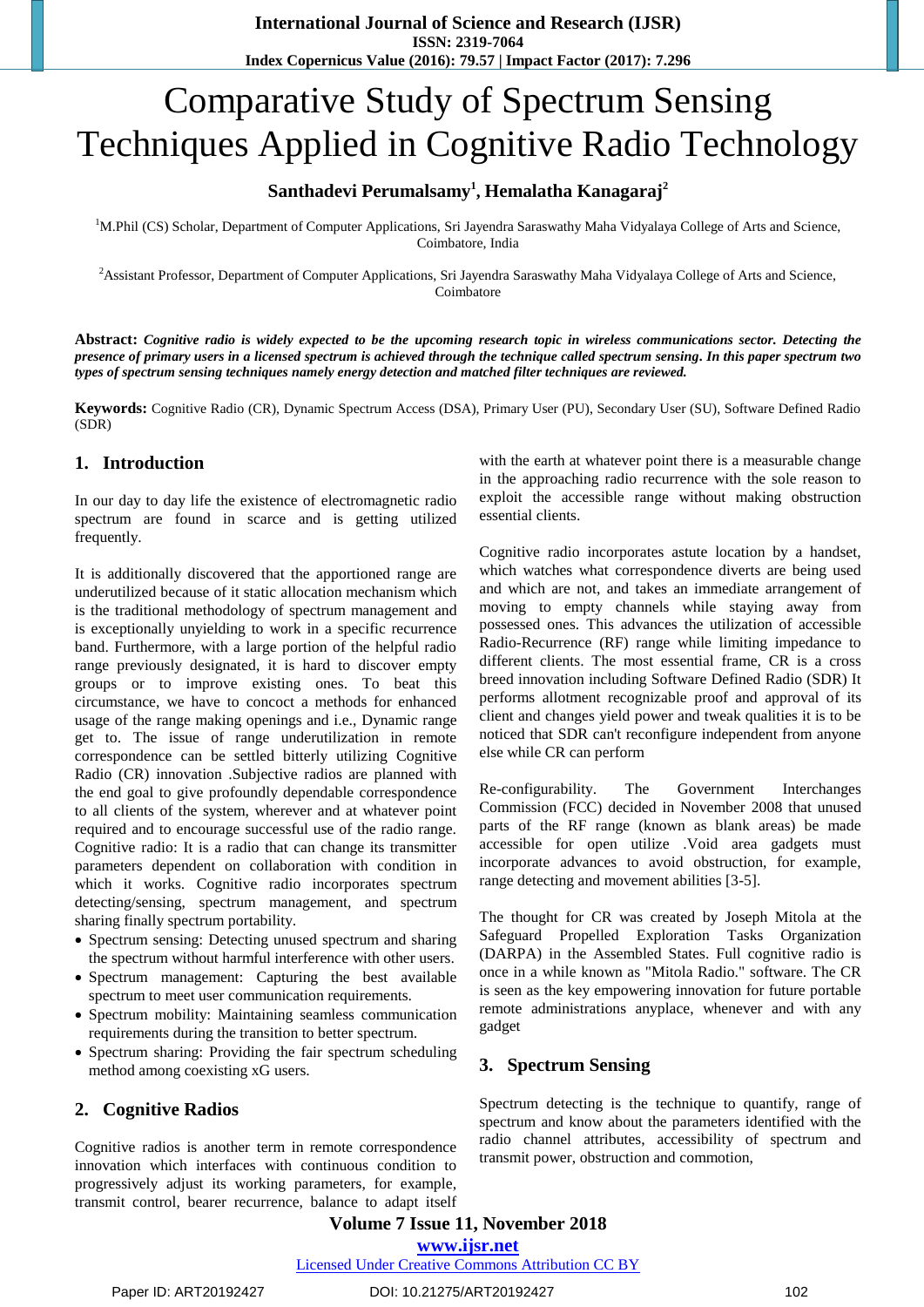## **International Journal of Science and Research (IJSR) ISSN: 2319-7064 Index Copernicus Value (2016): 79.57 | Impact Factor (2017): 7.296**

radio's working condition, client prerequisites and applications, accessible systems (frameworks) and hubs, neighborhood strategies and other working confinements. It is done crosswise over Recurrence, Time, Land Space, Code and Stage. Spectrum detecting is the plain undertaking whereupon the whole task of intellectual radio rests. To permit dependable activity of subjective radios, we should have the capacity to distinguish correctly the spectrum holes at the connection level (that is sure recurrence groups are not utilized for transmission at specific occasions), which gives spectrum detecting a basic job. By and by, the unlicensed users, likewise called secondary users (SUs), need to persistently screen the exercises of the authorized users, additionally called Primary Users (PUs), to discover the spectrum holes (SHs), or, in other words the spectrum groups that can be utilized by the SUs without meddling with the PUs. This system is called spectrum detecting. There are two kinds of SHs, specifically worldly and spatial SHs, separately. A worldly SH shows up when there is no PU transmission amid a specific era and the SUs can utilize the spectrum for transmission. A spatial SH shows up when the PU transmission is inside a zone and the SUs can utilize the spectrum outside that territory. To decide the nearness or nonattendance of the PU transmission, diverse spectrum detecting methods have been utilized, for example, coordinated separating location, vitality discovery, and highlight identification. Be that as it may, the execution of spectrum detecting is constrained by commotion vulnerability, multipath blurring, and shadowing, which are the basic attributes of remote channels.

#### **3.1 Principle of spectrum sensing**

Fig. 1 shows the principle of spectrum sensing. In the fig. the PU transmitter is sending data to the PU receiver in a licensed spectrum band while a pair of SUs intends to access the spectrum. To protect the PU transmission, the SU transmitter needs to perform spectrum sensing to detect whether there is a PU receiver in the coverage of the SU transmitter.



**Figure 1:** Transmitter and Receiver Architecture

#### **3.2. Spectrum Sensing Detection Methods**

Features that cognitive radios can incorporate to enable a more efficient and flexible usage of the spectrum.

#### **i. Frequency Agility**

The cognitive radio is able to change its operating frequency for its adaptation to the environment.

### **ii. Dynamic Frequency Selection**

The cognitive radio senses signals from nearby transmitters to choose an optimal environment to work in.

#### **iii. Adaptive Modulation**

The transmission characteristics and waveforms can be reconfigured to exploit all opportunities for the usage of spectrum in an efficient way.



#### **iv. Transmit Power Control**

The transmission power is adapted to full power limits when necessary on the one hand and to lower levels on the other hand to allow greater sharing of spectrum.

## **4. Techniques followed for a Primary Transmitter Detection**

#### **(i) Energy Detection**

It is a non-coherent detection strategy .Under this method the essential flag based on the sensed energy is detected. It is easy to actualize and furthermore while utilizing energy detection we don't require the earlier knowledge of essential flag. Additionally Energy Detection (ED) is the most well known sensing strategy in cooperative sensing Spot table titles over the tables.

In this strategy, flag is passed through band pass filter of the bandwidth W and is integrated after some time interim. The yield from the integrator square is then compared to a predefined edge.

The correlation of info flag and limit flag is used to find the presence or nonattendance of the essential client. The edge esteem can set to be fixed or variable based on the channel conditions. We additionally call Energy detection system as Visually impaired Flag DETECTION since it overlooks the structure of the flag and gauges the nearness of the flag by contrasting the energy received and a known edge derived from the measurements of the commotion. While examining we reduce flag detection to a basic Recognizable proof issue, as a speculation (hypothesis) test

$$
y(k) = n(k) - H_0
$$
  

$$
y(k) = h * s(k) + n(k) - H1
$$

Where  $y(k)$  is the sample to be analyzed at each instant k n (k) is the noise of variance  $\sigma^2$  Let y (k) be a sequence of received samples  $k \in \{1, 2, \ldots N\}$  at the signal detector, then a decision rule can be stated as,

*H*<sup>0</sup> *…….. if*  $\varepsilon$  < *v* 

## **Volume 7 Issue 11, November 2018**

**[www.ijsr.net](../../../IJSR%20Website/www.ijsr.net)**

[Licensed Under Creative Commons Attribution CC BY](http://creativecommons.org/licenses/by/4.0/)